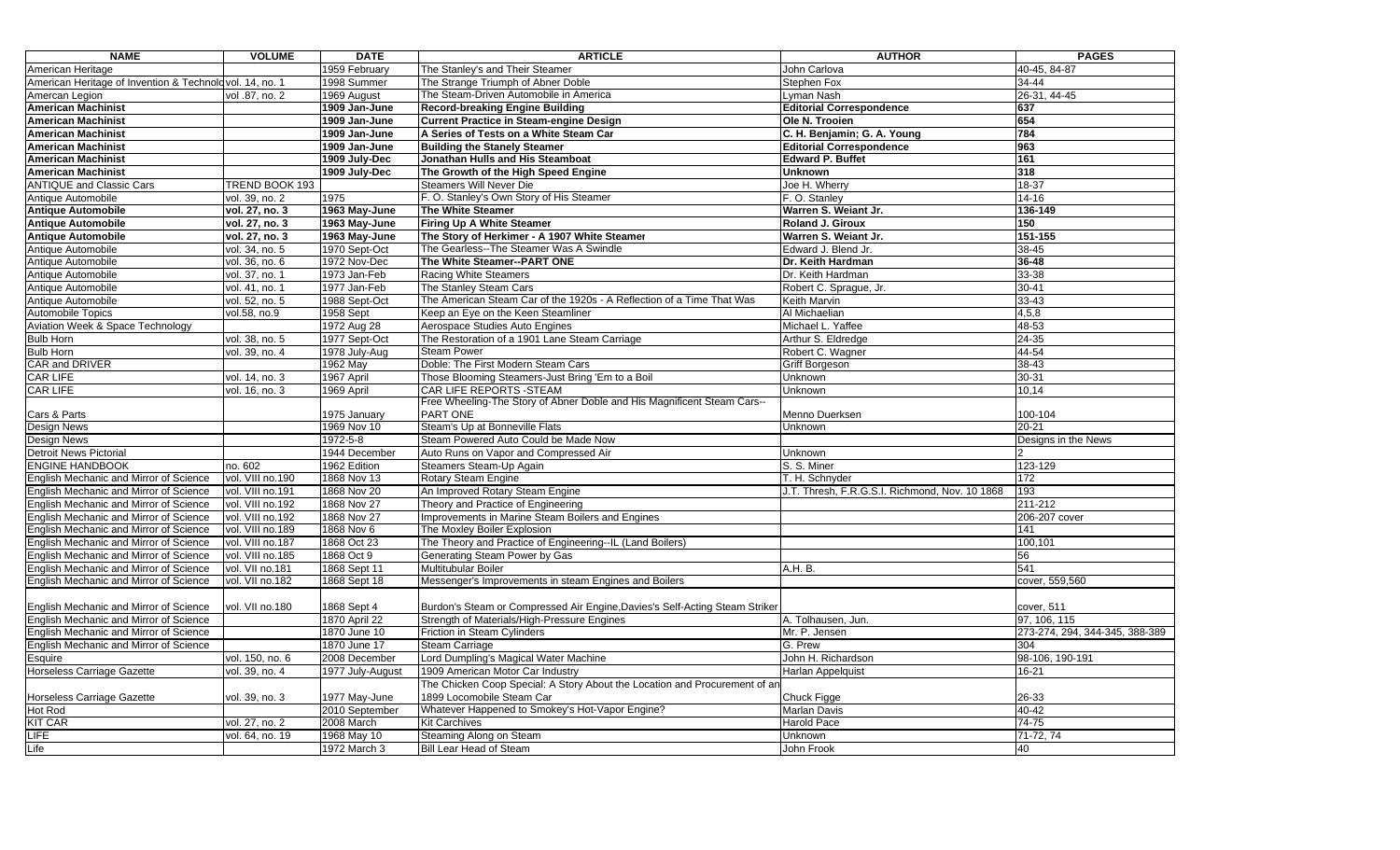| Life                             |                    | 1972 March 3      | Make Way for the Clean Machines                                       |                                | 36-38                  |
|----------------------------------|--------------------|-------------------|-----------------------------------------------------------------------|--------------------------------|------------------------|
| Live Steam & Outdoor Railroading | vol. 43, no. 1     | 2009 Jan-Feb      | <b>Stanley Steam Car Seminar</b>                                      | Michael H. Brown               | 48-51                  |
| Live Steam & Outdoor Railroading | vol. 44, no. 4     | 2010 July-August  | Models from the Past--Carlisle & Finch Co. PART TWO                   | <b>Art Gaier</b>               | 30-36                  |
| Live Steam & Outdoor Railroading | vol. 44, no. 4     | 2010 July-August  | The Steam Engine System--PART THREE (conclusion)                      | Tom Stockton & T Parkinson     | 38-41                  |
| Live Steam & Outdoor Railroading | vol. 44, no. 2     | 2010 March-April  | The Steam Engine System-PART ONE                                      | Tom Stockton & T Parkinson     | 26-28                  |
| Live Steam & Outdoor Railroading | vol. 44, no. 3     | 2010 May-June     | Models from the Past--Miniature Boilers-PART ONE                      | <b>Art Gaier</b>               | $8 - 13$               |
| Live Steam & Outdoor Railroading | vol. 44, no. 3     | 2010 May-June     | The Steam Engine System-PART TWO                                      | Tom Stockton & T Parkinson     | 32-33                  |
| Live Steam & Outdoor Railroading | vol. 44, no. 6     | 2010 Nov-Dec      | Anton Bohaboy -- Model Maker Models from the Past-PART FOUR           | <b>Art Gaier</b>               | $6 - 11$               |
| Live Steam & Outdoor Railroading | vol. 44, no. 5     | 2010 Sept-Octr    | Models from the Past -- The Sipp Machine Works-PART THREE             | <b>Art Gaier</b>               | 34-40                  |
| Live Steam & Outdoor Railroading | vol. 45, no. 1     | 2011 Jan-Feb      | Horace Boucher, Naval Architect -- Models from the Past-PART FIVE     | <b>Art Gaier</b>               | $20 - 28$              |
| Los Angeles Times                |                    | 1962 Mar-1        | Plans for Modern-Day Steam Auto Developed Here---but Sidetracked      | <b>Bill Dredge</b>             | Section I page7        |
| Machine Design                   |                    | 1969 February 20  | Another Automaker on Rotary-Engine Bandwagon                          | Unknown                        | 10                     |
| <b>Machine Design</b>            |                    | 1969 February 20  | Fourth Steam Engine Funded For Cars                                   | Unknown                        | 10                     |
| Machine Design                   |                    | 1969 February 20  | Steam Rulled Out for Steam Cars                                       | Unknown                        | 14                     |
| Machine Design                   |                    | 1969 Nov 13       | Steamer Assaults Speed Record                                         |                                | $14 - 15$              |
| Machine Design                   |                    | 1969 Dec 11       | Has Bill Lear Run Out of Steam? Well Not Exactly                      | <b>CEW</b>                     | 34,36,39               |
| <b>Machine Design</b>            | vol. 42, no. 12    | 1970 May 14       | Lear Turns to Gas Turbines                                            | Leo F. Spector                 | 36,39                  |
| Machine Design                   |                    | 1972 March 9      | Lear's Steamer Heads for San Franciso                                 | <b>CEW</b>                     | $24 - 26$              |
|                                  |                    |                   | 200mph and powered by STEAM-The British Steam Team chases a 100-year- |                                |                        |
| MACHINE Design.com               | vol. 81, no. 14    | 2009 July 23      | old record                                                            | Stephen J. Mraz                | 40-42                  |
| Mechanical Engineering           | vol. 131, no. 9    | 2009 September    | The Power of the Past [Dick Vennerbeck, Kinectic Steamworks]          | Jean Thilmany                  | $26 - 31$              |
| <b>Mechanical Engineering</b>    | vol. 133, no. 11   | 2011 Nov          | Engineering Spelled Out (Codes and Standards)                         | Henry Petroski                 | 46-48                  |
| Mechanix Illustrated             | vol. 29, no. 2     | 1942 December     | 100-M.P.H. Steam Torpedo Boat [Bellauca Lamont Torpedo Boat]          | <b>George Daniels</b>          | 46-51                  |
| Mechanix Illustrated             | vol. 29, no. 2     | 1942 December     | All Steamed Up--Again!                                                | Unknown                        | 85                     |
| Mechanix Illustrated             |                    | 1963 March        | Steam-Powered Motorcycle does 30 miles on a gallon of water!          | Unknown                        | 63-65                  |
| Mechanix Illustrated             |                    | 1963 March        | 1918 Bryan Steamer                                                    | Unknown                        | 99                     |
| Mechanix Illustrated             | vol. 60, no.434    | 1964 July         | Gemini - A Steam-Powered Launch                                       | Unknown                        | 86-89                  |
| Mechanix Illustrated             | vol. 64, no. 484   | 1968 September    | Is There a Ford Steamer in Your Future?                               | Alexander Markovich            | 48-49, 116-118         |
| Model Engineer                   | vol. 164, no. 3867 | 1990 16 Feb-1 Mar | A Model At War--Part II                                               | <b>Ted Jolliffe</b>            | 206-208                |
| Model Engineer                   | vol. 164, no. 3869 |                   | 1990 16 Mar-5 April A Model At War--Part III                          | <b>Ted Jolliffe</b>            | 334-336                |
| Model Engineer                   | vol. 164, no. 3873 | 1990 18-31 May    | A Model At War--Part V Conclusion                                     | <b>Ted Jolliffe</b>            | 602-604                |
| Model Engineer                   | vol. 164, no. 3865 | 1990 19 Jan-1 Feb | A Model At War--Part I                                                | <b>Ted Jolliffe</b>            | 86-88                  |
| Model Engineer                   | vol. 164, no. 3871 | 1990 20 Apr-3 May | A Model At War--Part IV                                               | <b>Ted Jolliffe</b>            | 463-465                |
| <b>MODELTEC</b>                  | vol. 12, no. 1     | 1995 May          | Lots of steamboat acumen went into ths Woodburning Outboard           | <b>Terry Williams</b>          | $22 - 28$              |
| <b>Motor Trend</b>               | vol. 9, no. 5      | 1957 May          | The Hermit and the Stanley                                            | Smith Hempstone Oliver         | $30 - 31$              |
| Motor Trend                      | vol. 21, no. 6     | 1969 June         | Lear's Steam Dream: A Reality?                                        | <b>Dick Wells</b>              | 26-29                  |
| <b>Motor Trend</b>               | vol. 21, no. 11    | 1969 November     | Blowing the Steam Dream                                               | Joseph Zmuda                   | 44-46, 101             |
| National Board Bulletin          | vol. 62, no. 3     | <b>2007 Fall</b>  | Born to be Wild, Sylvester Roper, Inventor of the First Motorcycle    | Unknown                        | 18-25                  |
| National Board Bulletin          | vol. $55, no. 2$   | 2000 Summer       | Looking Back at the Sultana Steamboat Explosion                       | Interview with Jerry O. Potter | 16-23                  |
| National Board Bulletin          | vol. 58, no. 3     | <b>2003 Fall</b>  | Along for the Ride Steam Car Technology: A Labor of Love              | Interview with Dave Nergaard   | $8 - 16$               |
| National Board Bulletin          | vol. 58, no. 3     | <b>2003 Fall</b>  | Steam Car Boiler Explosions                                           | Dave Nergaard                  | $17 - 18$              |
| <b>Operators Manual</b>          | No. 1-208, Rev. A  | 1950 June         | Vapor-Clarkson Steam Generators                                       | Unknown                        |                        |
| Playboy                          | vol. 19, no. 3     | 1972 March        | Bill Lear and His Incredible Steam Machine                            | Steven V. Roberts              | 128-130, 154-160       |
| Popular Mechanics                | vol. 83, no. 2     | 1945 Feb          | The Car That Runs on Steam                                            |                                | 29-31                  |
| Popular Mechanics                | vol. 96, no. 5     | 1951 November     | MANHATTAN, WE ARE HERE! Or, The Hare Beats the Tortoise at Last       | Roderick M. Grant              | 118-121, 278, 280, 282 |
| <b>Popular Mechanics</b>         | vol. 96, no. 3     | 1951 September    | Stand by for the Race of the Horseless Carriages!                     | Aubrey O. Cookman, Jr          | 84-88, 242, 244        |
| Popular Mechanics                | vol. 123, no. 4    | 1965 April        | Fresh Head of Steam for Cars                                          | Thomas E. Stimson              | 110-115                |
| <b>Popular Mechanics</b>         | vol. 137, no. 5    | 1972 May          | Psst Wanna build a Steam minibike?                                    | John Ethridge                  | 21-24, 190             |
| <b>Popular Mechanics</b>         | vol. 146, no. 6    | 1976 December     | Engines that shrink and grow                                          | Michael Lamm                   | 100-101                |
| Popular Mechanics                | vol. 162, no. 9    | 1985 September    | Steam's Back on the Fast Track                                        | <b>William Hoffer</b>          | 90-93                  |
| <b>Popular Mechanics</b>         | vol. 180, no. 5    | 2003 May          | A Case For Steam                                                      | Jay Leno                       | 90-92                  |
| Popular Mechanics                | vol. 188, no. 12   | 2011 Dec          | We're throwing away energy.                                           | Alex Hutchinson                | 76-81                  |
| Popular Science                  | vol. 123, no. 1    | 1933 July         | World's First Steam-Driven Airplane                                   | H. J. FitzGerald               | 9-11, 92               |
| Popular Science                  | vol. 139, no. 3    | 1941-9            | Comforts of Home in a Steam-Powered Car                               |                                | 131                    |
| Popular Science                  | vol. 167, no. 2    | 1955 August       | Gas-Engine Wizard Turns to Steam Power                                | Unknown                        | 114-117                |
| Popular Science                  | vol. 167, no. 3    | 1955 September    | This Fast-Firing Steamer Costs Its Maker \$100,000                    | Kenneth Wylie                  | 174-176                |
| Popular Science                  | vol. 178, no.1     | 1961 January      | Dragster runs on Steam-Ford Walters                                   |                                | 102-103                |
| Popular Science                  | vol. 179, no.6     | 1961 December     | Rotary Valve Steam Engine                                             | <b>Henry Frostick</b>          | 144-148                |
|                                  |                    |                   |                                                                       |                                |                        |